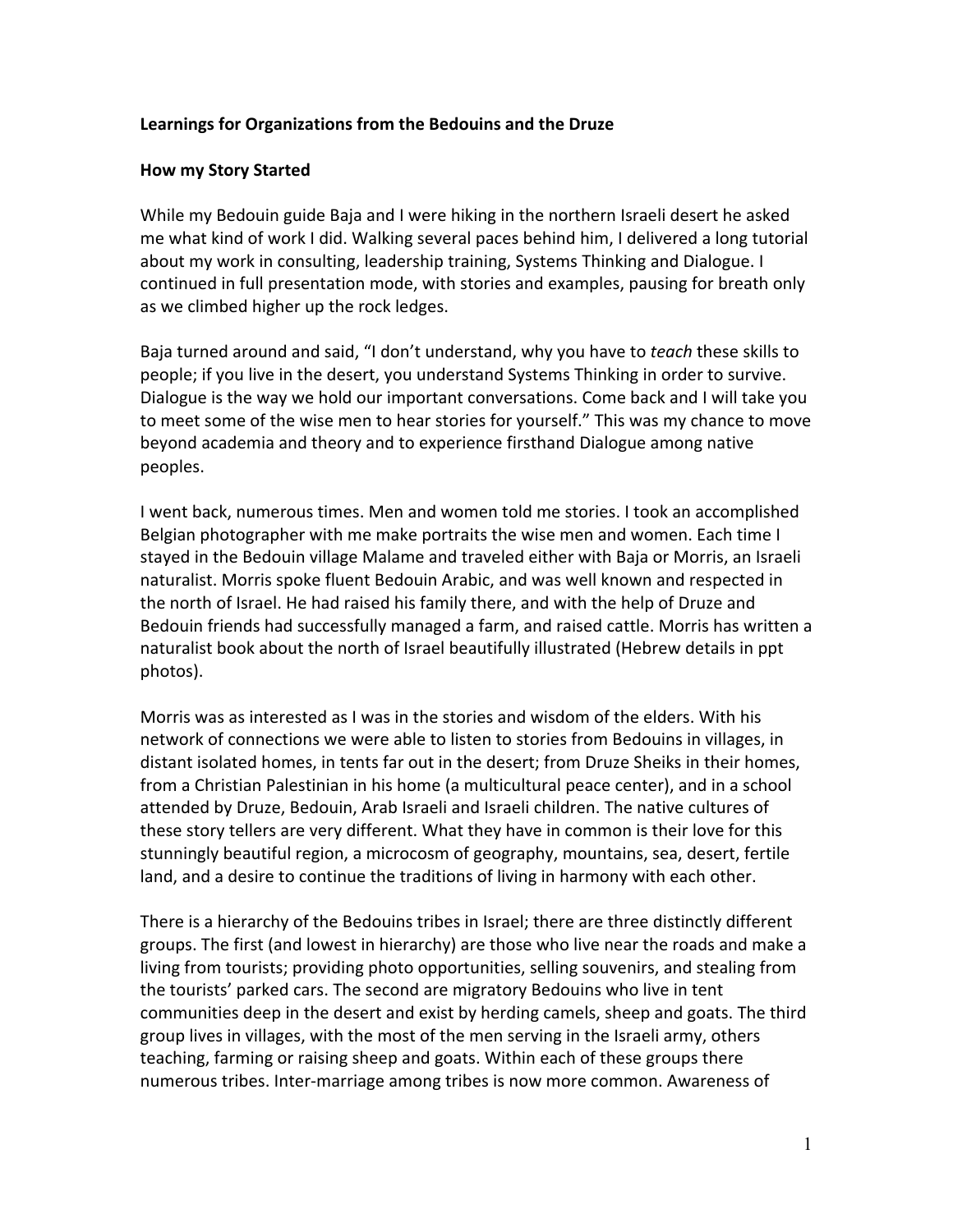genetic issues, like the heart problems in Malame, has led the young people to purposefully marry outside their immediate families.

The Druze appear to have a more westernized culture than the Bedouins. They live in villages, and many men serve in senior officer roles in the Israel army. Theirs is a more private culture; they never marry outside their religion. Their actual beliefs and places of worship remain secret from outsiders. It was through Morris friendship that I was invited into the Druze home, and welcomed with generous hospitality

In the area the Druze command a higher level of respect than the Bedouins. The Bedouins' reputation suffering from the common interfaces of outsiders with those Bedouins who sell souvenirs and break into hikers' cars. The Druze are regarded with a respect, not only in the north of Israel, but throughout the Middle East. For example, the Syrians allow the Druze of the Golan Heights to cross the border into Syria for major occasions like marriages. The Druze and Bedouins do not have much respect for the currently defined political boundaries in the area. They recognize tribal areas and were accustomed to moving across borders without concern for country definitions. The Golan Heights is an example of where their families live close to one another but in different conflicted nations.

My focus was on learning about the actual processes of dialogue and decision making: how the leaders facilitated the meetings and how the dialogue process manifested itself in daily life, in group conversations, decision making, and in the rituals of resolution. I learned the ways of interacting and deep listening were not compartmentalized -the interviewing rituals for arranging a marriage were the same as those for resolving conflict. 

My plan for the research and interviews about the facilitation, inquiry and dialogue processes was challenging. Beja and Morris provided not only introductions and translations, but the invaluable link explaining why I was there and asking questions. I was concerned about appearing as a voyeuristic tourist intrusively curious about interpersonal practices of very private people. At the time I was consulting for a European organization, so I showed photographs of the organization's teams explained that these people came from different countries, (like different tribes), met together to decide rules for the airplanes that flew over all the countries '(tribes) territories. The Bedouins did not recognize the names of the countries but living as they did at the intersections of Syria, Jordan, Lebanon in the midst of Israelis, Israeli Arabs, Druze, Christian Palestinians and multiple Bedouins tribes, they knew that it was difficult for people of different tribes to reach decisions. And, of course they had seen many airplanes and understood that it was important that there be agreement about where they flew. The idea that it was necessary for me to help people make decisions together appeared to be strange, but, thanks to the guides; somehow comprehensible.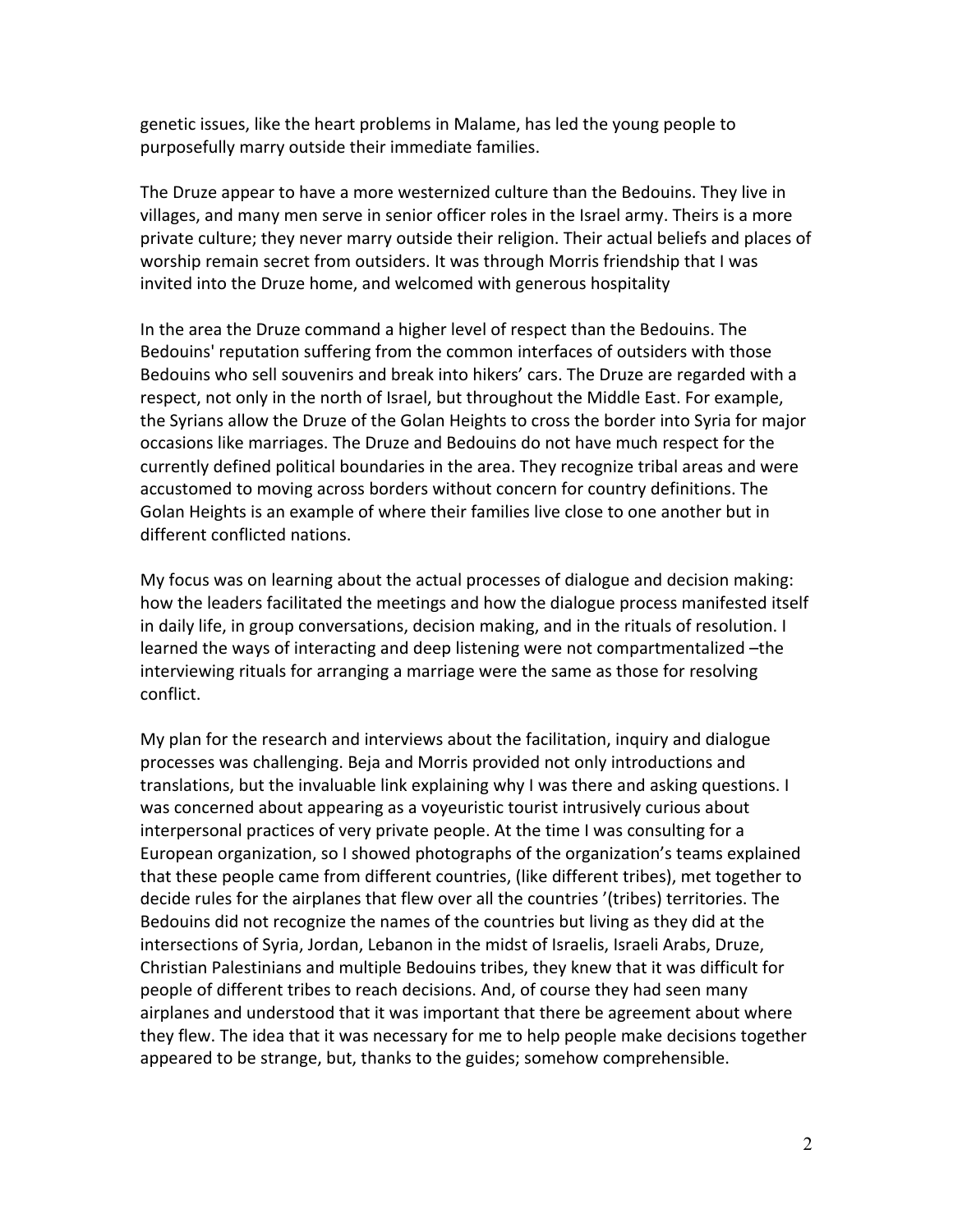I explained that I wanted to learn from them how they managed agreements, both in times of conflict and normal governance. I explained my belief that we in Europe could learn much from the way that the Bedouin and Druze wise men managed groups of people as they reached agreements... This explanation seemed satisfactory, but it was the trust and friendship with my guides that led the wise elders to tell me stories.

When doing the interview, I stayed in Malame experiencing the daily life of the village as I listened to the stories from the leaders and the wise men who traveled to meet with me there. From that base I traveled to Bedouin tent communities and Druze villages.

## **Daily Life in a Bedouin Community**

Within the Bedouin village, there is the extended family centric view, with the explicit and voiced vision that life is to be lived to provide a better world for the children of the community. Everyone takes responsibility for the children. An individual is defined by their relationships  $-$  usually in relationship to the village chief (I am the aunt, sister, niece of Dyan). Malame is a village that could come from a beautiful, fairy tale picture book: peacocks, fragrant flowering blush t pink almond trees, perfect oranges and lemons eaten from the trees and brightly colored vegetable gardens. Dyan explains that everything his family eats they have grown or raised themselves. The fresh picked fruit and vegetables, cured olives, warm freshly baked pita bread made three times a day, goat cheeses and un-ending varieties of wonderful Bedouin delicacies (one favorite was the dish with tiny vegetables stuffed inside each other like Russian Kachinka dolls. My visit was a gourmet idyll with meals and conversations melting into each other throughout the days and evenings. We lounged on cushions in the sun, ate, talked, napped, ate again; time was marked only by the Mullah's song. The low table in front of us was the center of our universe; people, food and stories flowed around us. A baby goat wandered up, chewed on fingers, a Jewish couple came by to purchase young olive trees, joined the conversation, stayed for tea, people from the village came in and out of the conversation, some brought back others with stories or questions.

Children were ever present, all ages; with a hierarchy of care giving; the youngest were watched by the next oldest, young children were carrying around toddlers only slightly smaller than they themselves. Babies were always in someone's arms and were handed around with freely. I received both a baby goat and a young child and each nestled comfortably in my arms.

Children are raised by the entire village and it is a large extended family. Most people are from the same tribe and intermarriage among cousins in normal. Education for the young people is of primary importance. The village school master proudly gave me a tour of the excellent school well equipped with modern computers. Teaching is a highly respected. Every day, Anna, Dyan's daughter in laws, walks with her small baby on her hip an hour each way to the nearest university to study for her teaching diploma.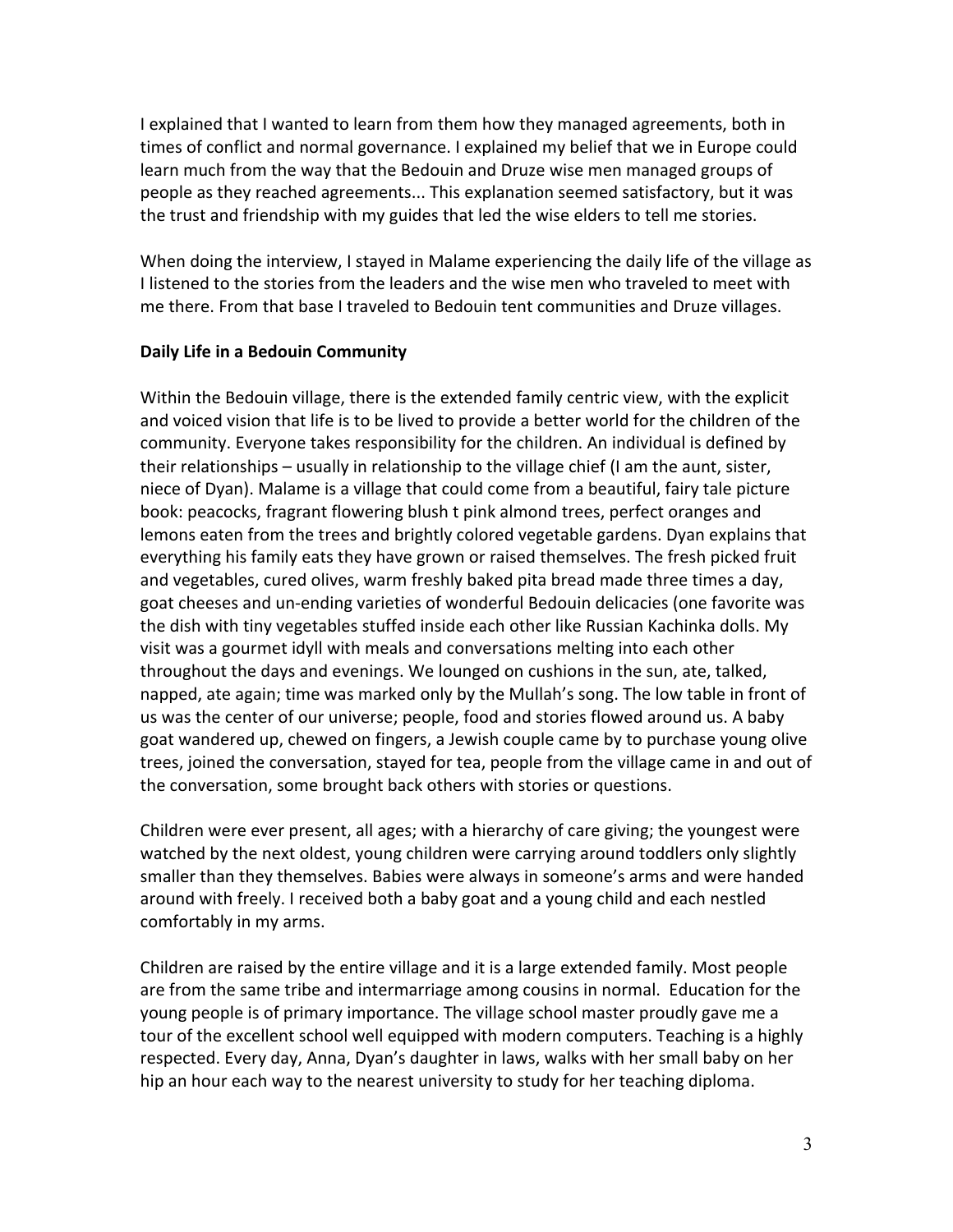There is a high level of intimacy among the women in the village. Initially, to my surprise and embarrassment, I was sometimes included in this circle. required discretion as Farar, the wife of the oldest man in the village 101 year old Arja, boasted that her husband was very young and strong, explaining that he trimmed the olive trees in the orchard every day, and, ---if it were not for the fact that she could no longer produce babies;, they would still be having children. From her twinkling expression and Morris' somewhat hesitant translation, I could tell that she had explicitly described Arja's virility.

When I arrived for a second visit, the women of Dyan's family came into my room and settled themselves onto my bed. Using universal grade school sign language they asked me if I were sleeping with Alan the photographer who had accompanied me. Taken aback, I said no, reminded them that I had a husband and, as on previous trips, showed them his photograph. They dismissed this with a shrug and the equivalent of "so?".

In spite of the binding family and tribal relationships, the reputed Bedouin hospitality to strangers was omnipresent. One day as Alan and I strolled around the village we found ourselves the object of curiosity and attention. People insistently waved to us to come into their homes. Not wanting to be rude, we accepted one family's invitation.

As we were all seated inside drinking the ubiquitous orange drink, the family, speaking in Hebrew, welcomed us and asked us to stay for dinner. They assumed that if we were strangers walking around the village we must be Israeli hikers. Suddenly we all realized that we had no common language. This was surprising for our hosts, but was dismissed as not a problem.

I had not met this family and they had no idea who we were, where we came from or why we were walking around in Malame. They became more and more insistent and pantomimed that we must stay and share a meal with them. Sharing a meal was a welcoming ritual and to refuse we knew would have been major breach of respect. Eventually I found enough Arabic words to tell them that we were guests of Dyan, and that Matima, his wife, would be very annoyed if we did not return for dinner. Not wanting to upset Matima (a very strong character herself as well as being the Village Chief's wife) was acknowledged as a good reason to for us to leave, and we promised to return another time.

In spite of manifested Western influences, the traditional rules still very much apply. As Alan and I were ending our visit and leaving, the women all hugged and kissed me. As Alan bent down to politely give a good by kiss to one of the daughters, she screamed and jumped back. Morris told us that her uncles probably would not have killed her, but it would have been a serious violation of her family's honor if Alan had kissed her.

Is the village a modern day Camelot? No, there has been shame and sorrow; there was an "honor" killing. And, when Dyan's nephew, Roam, the village musician was on army duty patrolling the Lebanese border zone a bomb thrown by a Hezbollah group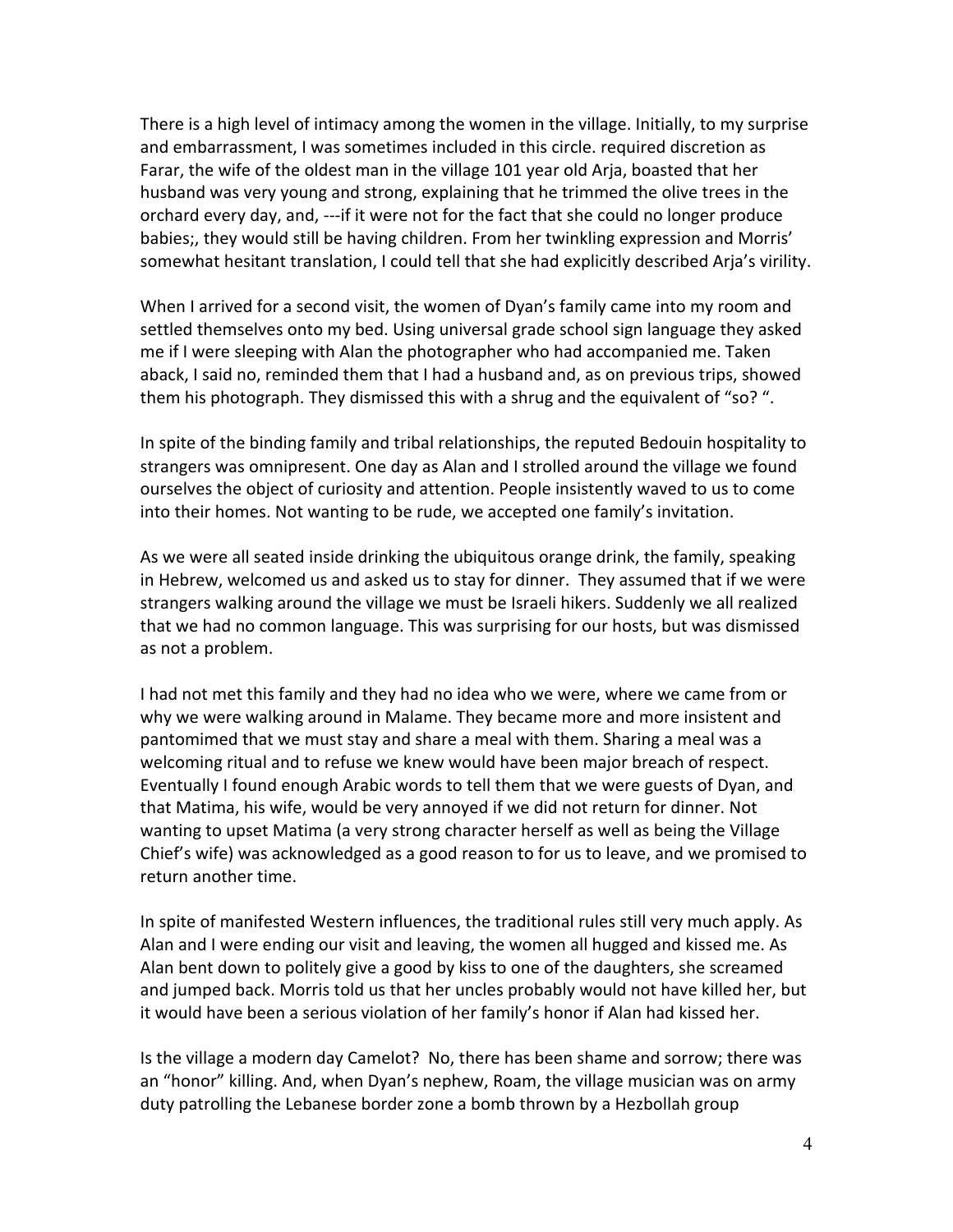disguised as UN personnel shattered his jeep. Hezbollah claimed responsibility, but for three agonizing years refused to give information about the condition of the soldiers in the jeep. Finally Roam's body was returned and he was buried in Malame.

### **Community Decisions**

Decisions in Bedouin communities, whether within families in tents or in a modern village, are made by a committee of men. The number varies with the size of the community; an assembly of 40 led one village of 8000, another of 30 led a community of 2000. Usually the committee is composed of the heads of the families. Dyan explained that it is the 40 most important men, everyone knows who they are. Leaders evolve from within the village. Asked how one became an important man of the village, Dyan replied, "A leader has to speak well, to be tall and to be good looking."

The meetings follow after the men have shared a long traditional meal. The meeting is opened by the eldest man in the community. Arja convens the meeting in Malame and after the meeting is officially opened, Dyan as village chief "facilitates" the meeting. The physical aspects of the meeting are those of native peoples worldwide; people sit on the ground in a circle (or now, more frequently in white plastic chairs). A topic is presented and the universal principles of dialogue are followed. Everyone is free to speak, people speak to the center of the circle; people listen deeply and actively, the group's thinking emerges as thoughts are offered into the circle. With a difficult issue the opening dialogue can last several hours.

Dyan explained that a Bedouin takes three days to make a decision. The first day, to let your mind settle, the second to talk to the women (asked if he meant also those not at the meeting; he said no, if the men are not at the meeting their opinions are not important, it was *literally*, talk to the women) the third day, to let your thoughts come together and then to meet again.

# It must not take more than three days to reach a decision.

After a decision is reached, everyone in the village agrees to abide by it and to implement it. From this point on, the village acts "as one face".

At one village meeting three younger men were invited as guests to talk about the coming Israeli elections. Dyan recounted that after a while they walked out. Why? I asked. Because people had stopped listening to them, he answered. Trying to more deeply understand his facilitation methods, I asked *how* they knew people weren't listening, were people restless, did he intervene and cut off their presentations? He said, we (Bedouins), unlike you (Westerners) can listen intently when we are speaking; so the men knew that people had stopped listening, and knew it was time for them to leave, so, they left.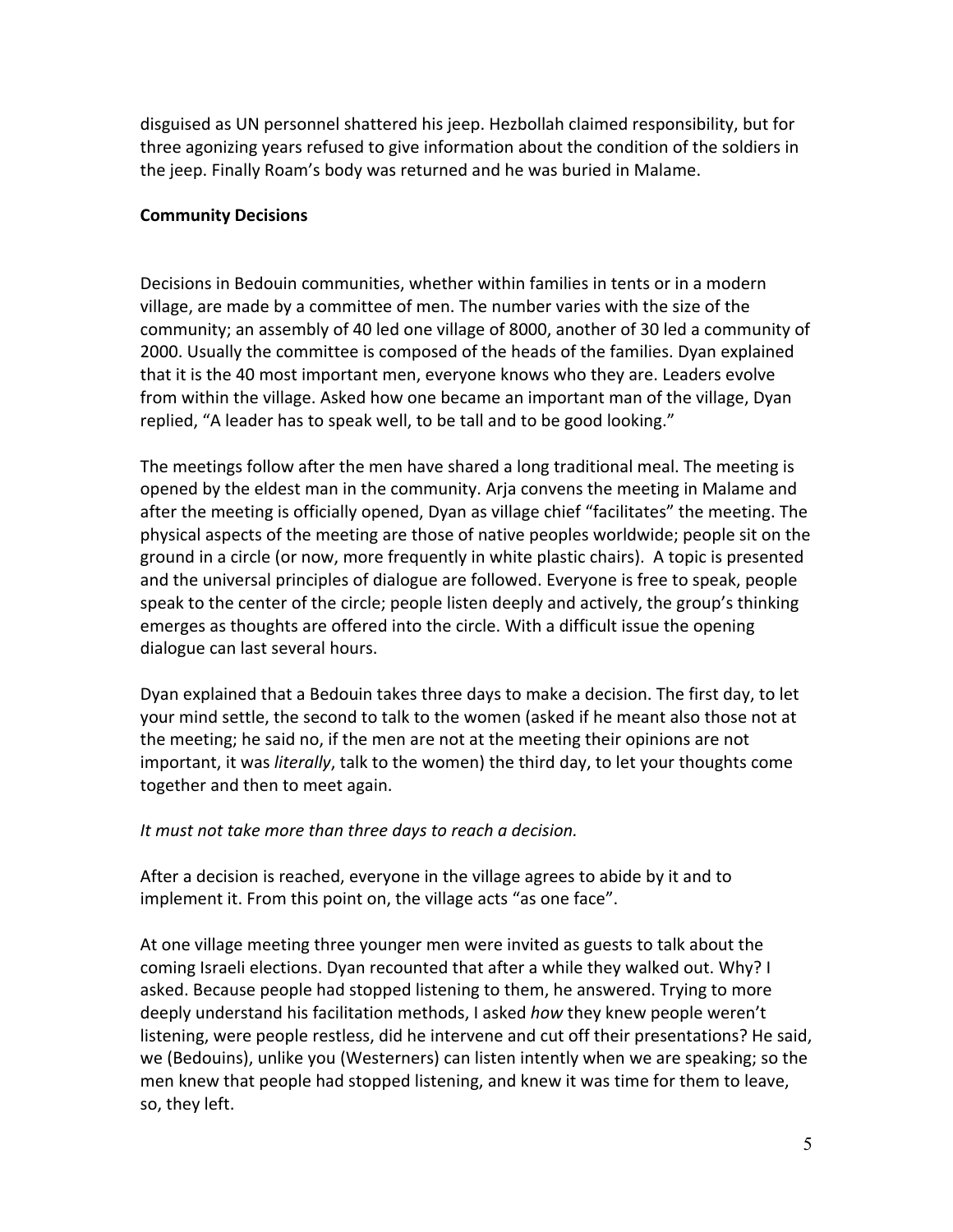#### **Crime and Injury Resolution**

The Sulha is a reconciliation ritual that dates from the tribal laws of the pre-Islamic era, it is an oral tradition passed down for over twenty centuries. It is currently used in the north of Israel and other Bedouin tribes and Druze communities elsewhere in Israel. The Israeli police usually respect and cooperate with the Sulha process. End Notes 1, 2

Tradition dictates that when a crime is committed, in order to escape retribution and the beginning of a cycle of injury, the father of the accused, immediately goes to a wise man and asks him to convene a *Jaha*. A Jaha is a committee of wise men; in the north of Israel, it is frequently composed of well known peacemakers from different groups, for example, a Bedouin sheik, a Druze Sheik, and a respected Arab Israeli elder. The size of the Jaha varies according the crime or injury. It is usually three men, but can be up to twenty. A Jaha is formed within twenty-four hours of a crime being committed. The designated wise men peace makers go to the home of the injured party and ask if they will accept a *hoda* or a temporary peace treaty for a specific time, usually three to six months. Frequently, there is an *atwa* or bail bond, money paid by the accused family to the offended family. These initial negotiations can be difficult and families have been known to walk out of their own homes by the back doors, rather than offend the visiting peacemakers by refusing a settlement.

An inquiry begins, with each of the respected wise men separately interviewing the accused party and his family, all witnesses, and the injured party and his family. The interviews usually involve a dinner and long conversations, for the members of the Jaha listen carefully to everyone's version of the events. The belief is that there can be no peace until every voice is heard. In the north of Israel, the Israeli police respect and cooperate with the Jaha; with the wise men's agreement or at their request, the police may hold the accused in jail for his own safety.

The Jaha meets regularly to compare interviews. After they have all interviewed everyone concerned, they determine a *diya*, a sum of money to be paid as a penalty to the injured family. Some negotiations may take place; the money is considerable for these families, it is set in US dollars and ranges from  $\frac{10,000}{10,000}$  to \$20,000. A date is then set for the Sulha, the reconciliation ritual. There will be a large gathering of witnesses, up to several thousand people, depending on the crime being settled. Issues involving more than one village will have the whole villages as witnesses. Traditionally, the father of the accused will enter the village square with a long pole and a white kaffia. He will tie the kaffia to the pole in a large knot. Next the highest-ranking sheik will tie a knot. Bedouins and Druze will travel the length of Israel for these ceremonies.

Knots are tied by all the major Sheiks and wise elders present, a minimum of five knots, and up to twenty knots. Everyone present makes a lifelong pledge to maintain a peace and reconciliation with all the terms, and to stop for generations the endless cycle of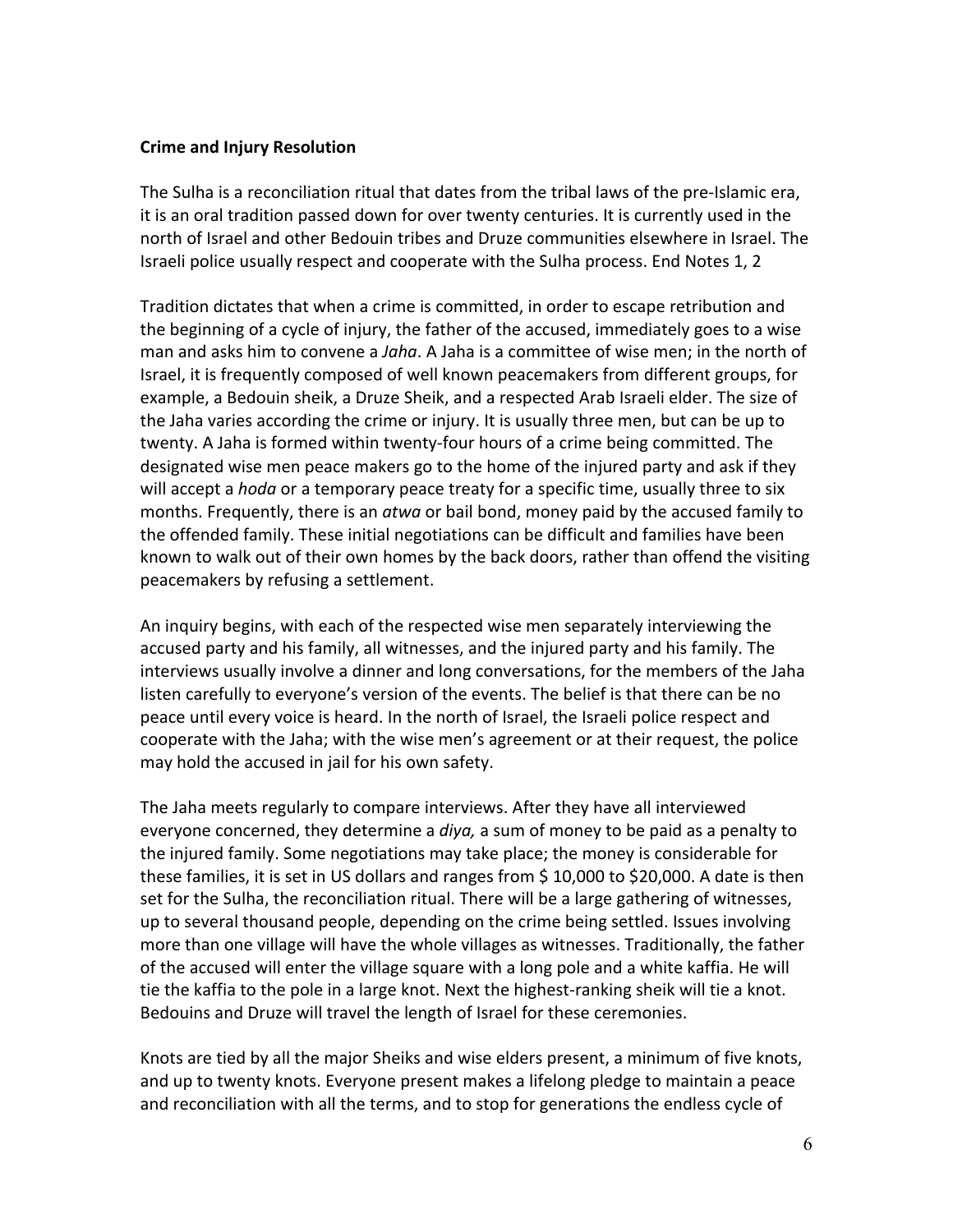retribution and retaliation. By tradition, the ritual insures that the eggs in the wombs of the women and the sperm in the men present are bound by the agreement. The extended families of the accused and the injured line up and shake hands. The family of the injured party offers coffee to the family of the accused person. The family and /or village of the accused offer dinner for all those present.

The symbolism and commitment to a traditional scripted reconciliation and the process itself provides many opportunities for everyone to express himself, and to be listened to by respected wise men. Everyone leaves the ritual feeling that their view has been considered and heard with great attention, that their honor and that of their family, tribe, and village has been respected.

As Dyan told me, If you revenge you lose your moral rights.

#### **Stories**

#### **Incident at the Olive Press**

I asked Souma and Dyan about Sulhas in their village and they told me about a recent incident in which the Sulha had been used. They said that they generally followed the tradition, but that they did it their way.

One weekend during olive harvesting season, a group of young Bedouin men from Malame took large baskets of olives over to the neighboring Israeli Arab village to use that village's olive press to press the olives into oil since there is no press in Malame.

The Bedouin men were on weekend leave from the army, (Unlike Israeli Arabs, Bedouins and Druze are allowed to serve in the Israeli army). The Bedouins were wearing their uniforms and carrying their guns, a common practice among soldiers on leave. They did so with a bit of swagger and show of bravado. Scuffling and shoving broke out as the uniformed armed Bedouins and local village men impatiently waited together in the crowded queue to use the olive press.

Suddenly a young Arab Israeli man broke out of the crowd with a knife and cut the face of one of the Bedouin men. A fight broke out among the groups of men. It was quickly broken up by the older men of the village. The attacker was hustled off to the Israeli police station and locked up in the jail.

The young Bedouins returned to Malame and began to plan revenge on the Israeli Arab village. The inhabitants of the small Israeli Arab village were terrified. They were particularly frightened for the life and safety of the young attacker. The Bedouins threatened to storm the jail and stab the attacker in retaliation. The parents of the accused immediately went to a local peacemaker, and asked him to convene a jaha.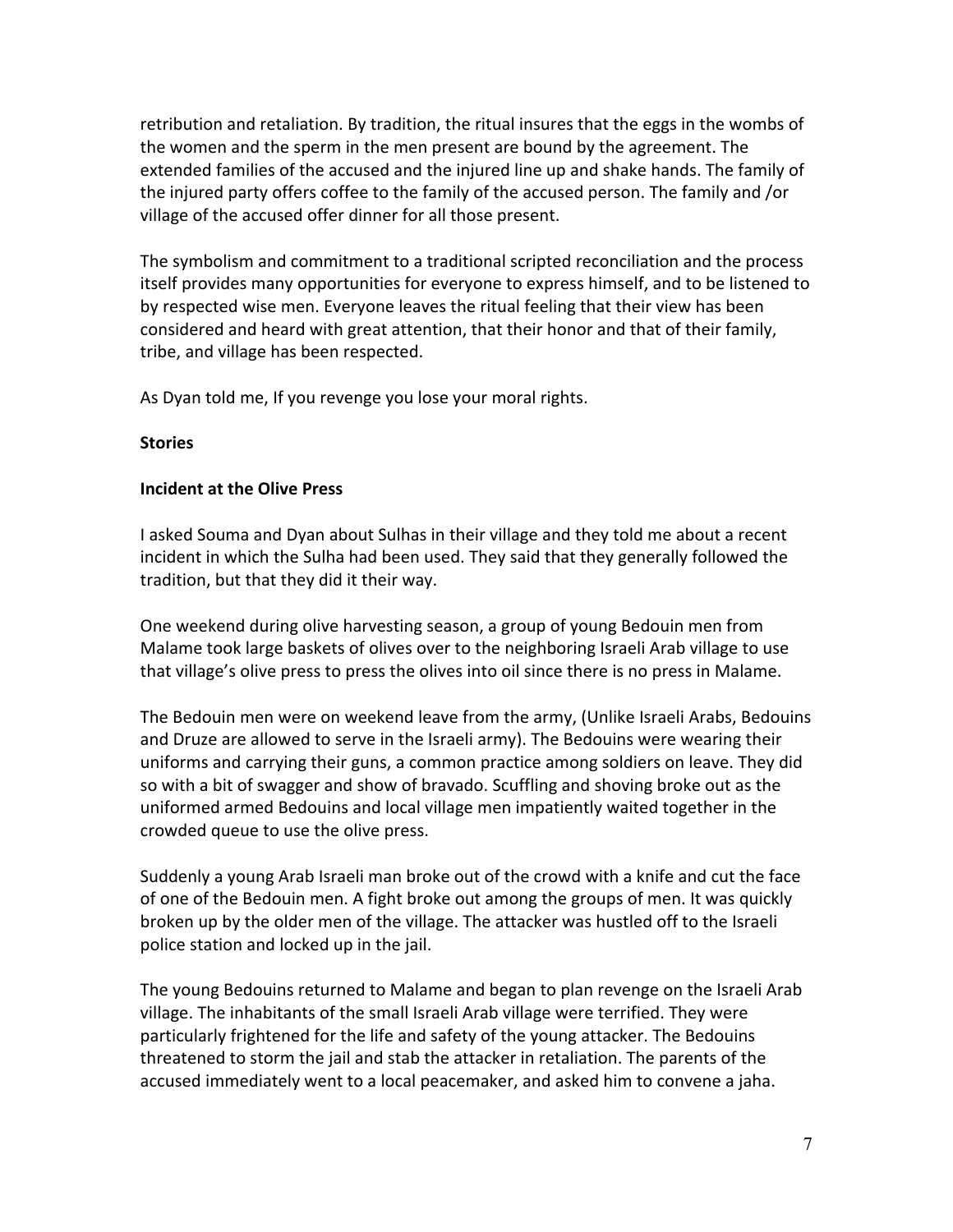The elders of Malame quickly stopped the young men's plans for revenge; but made their own more complicated plans for retribution. One of the victim's uncles was Souma, the "learning historian" (as I thought of him) of Malame and a retired police officer. Souma telephoned his police colleagues and asked them to come to Malame and seal off the village so the young men could not leave to go to the jail to attack the imprisoned accused man and to or attack the Arab Israeli village. Souma asked his colleagues in the police to make sure the Arab Israeli village knew that the police were *trying* to restrain the men of Malame. In fact, the elders of Malame had the situation well under control and were using this tactic to terrify and intimidate the inhabitants of the Arab village.

The Sulha peace process began. A Jaha was convened; in this case, a well known and respected Arab Israeli, a Bedouin Sheik and a Druze Sheik formed the committee of inquiry. They all separately interviewed the victim, the victim's family, the accused, his family, and all the witnesses. Usually these interviews are accompanied by a meal and a two to three hour conversation. The process can take up to two years. In this case, since there was little doubt as to what had happened, the interviews were finished within two months.

The committee of wise men met and issued their verdict - the small Arab Israeli village must pay the village of Malame, \$10,000. The elders of Malame rejected this and said it was too little, they could not guarantee peace for less than \$25,000. The Arab Israeli village said they could not possibly raise \$10,000; it would be more than their total income from the olive production for the entire harvest. A series of meetings with the Jaha resulted in a compromise of diya or blood money payment of \$15,000. This was an enormous amount of money for this small village to raise.

The Israeli Arab village reluctantly agreed and the date for the Sulha ceremony was determined. Both villages came together, with the elders of the villages and highranking sheiks from the region. A very high ranking Bedouin sheik from the Negev in the south made the trip for the ceremony. The accused and the injured and their families were present

The father of the accused walked into the village square, carrying a long pole and a white kaffia. All who witnessed this said the man was terrified and shaking so hard that he could hardly walk. Trembling, he tied a knot in the kaffia around the pole He pledged that he and everyone in his village would never in their lifetimes set foot in Malame. The highest ranking Bedouin Sheik tied the next knot in the kaffia around the pole; next a Druze Sheik tied a knot, then a well known Arab Israeli peacemaker, and finally a local Bedouin sheik. These respected men spoke as they made the knots committing themselves to the peace between the two villages and pledging to become involved should there be any issues.

The diya was handed over; and was accepted. Both villages lined up and shook hands.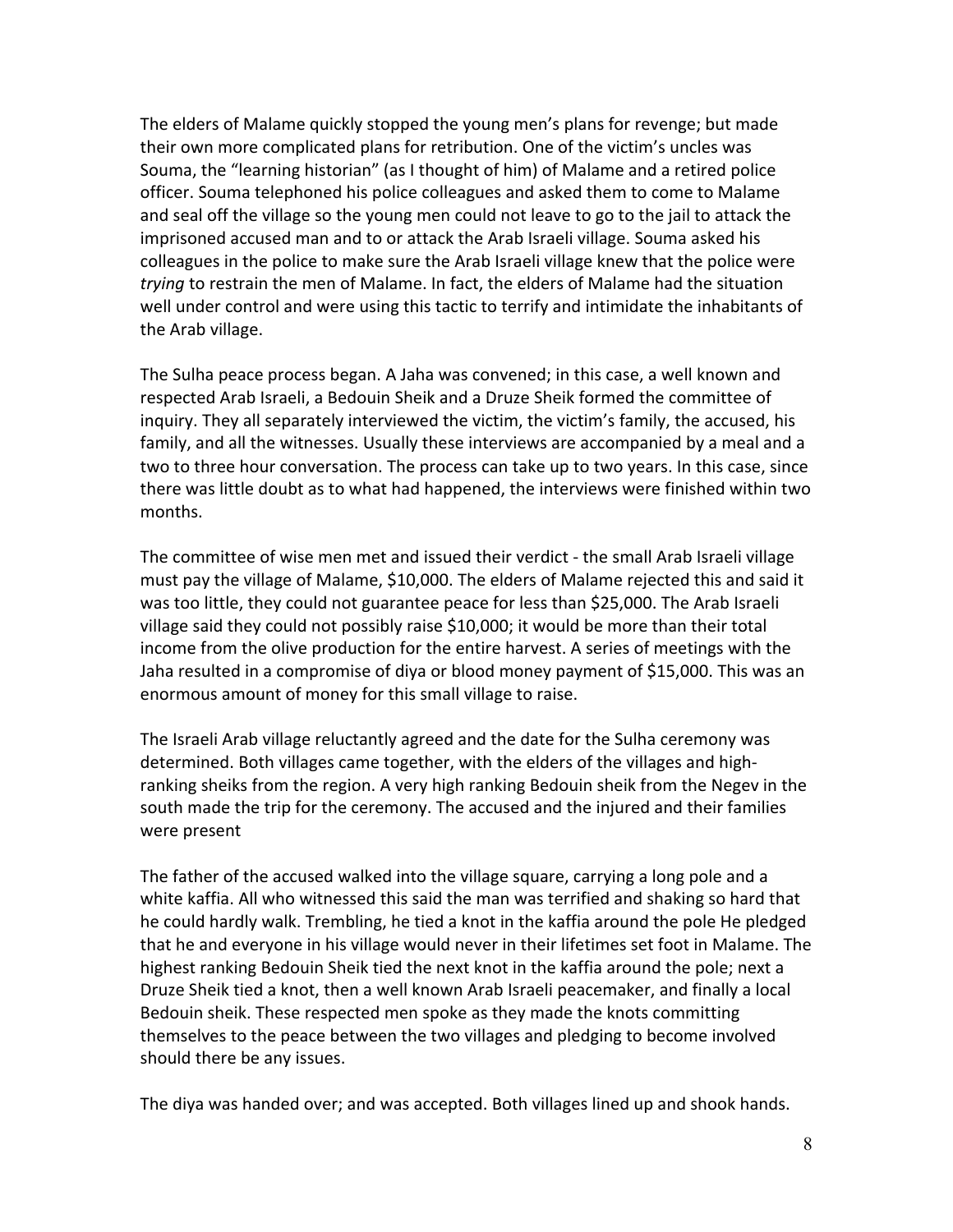In the traditional Sulha ritual, the accused's village invites the injured party's village for a large dinner. The invitation was issued. This time the invitation was refused with the message, "we will abide by the peace agreement, but we still don't like you and we will not share a meal with you." This was very unusual, but rituals evolve, and the symbolism of a shared meal is very important.

# **Double Murder**

Morris drove me deep into the desert to meet with a Bedouin Sheik named Ramala who lived with his two wives in a small tent complex about four kilometers from the rest of his tribe's tent compound. Morris did not know what Ramala or his family had done to be expelled from the larger community, but the crime was serious and of long standing. Ramala was happy to see us and welcomed us into his younger wife's tent, where she served us coffee. We offered our explanation about our quest for stories of decision making and dialogue, I handed around my client's photos, explaining about airplane routes decisions.

Ramala told us about the most difficult resolution process that he knew from his tribe.

In one of the tribe's tent communities there was a feud between two families. A fight broke out between the young men of the families and two men were killed, one from each family. There were two murderers and two victims.

The resolution of the conflict went to a Sulha process and a large Jaha was convened. Because of the seriousness of the crimes, the highest-ranking Bedouin sheiks were involved, as well as wise men from the Druze community. Many interviews took place, with all the witnesses and the families of both the victims. A year passed and the Jaha could not reach agreement or a settlement. The high level of tension continued within the community, the leaders were tired and frustrated and desperately wanted to move forward with a resolution.

The families and the members of the Jaha finally decided to submit the situation to the oldest and wisest man in the tribe. Everyone agreed to accept his advice. The Elder, a man of 100 years, reviewed the information and quickly came to a decision. He dictated that the wrongs committed were equal, each family had lost a son and each family had killed a young man. Therefore there was no settlement, both families had been victims and also criminals and their situation was equal. He decreed that both murderers be released from jail; the Israel police respected this decision and freed them.

In the Sulha ceremony, the fathers of the accused murderers and of the victims tied knots in the kaffia as did the high ranking Bedouin and Druze sheiks; everyone pledging to keep peace between the families. Neither family was forced to move their tents far away from the community.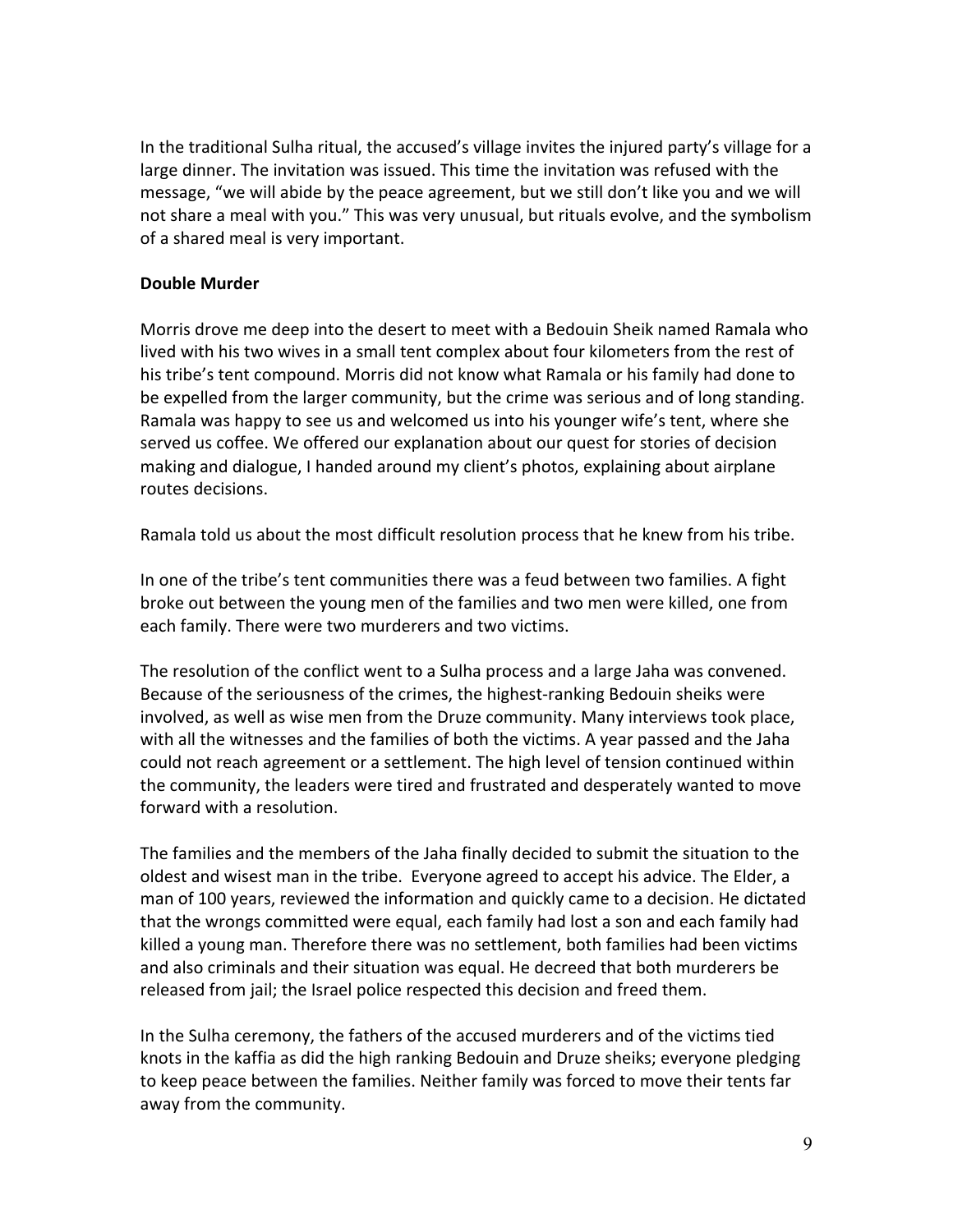### **Themes I observed**

# **Shared Vision and Interdependence**

The explicit and ever present shared vision of the Bedouin's family and community centric view is **that life is to be lived to provide a better world for the children of the community**. The whole extended community assumes responsibility for the children. The individual is regarded by him/her self as a subset of family, extended family, tribe and community. Bedouins use the term "face of the community" to describe how they present themselves to the outside world.

## **Deep Listening and Dialogue**

Active deep listening is the way Bedouins and Druze interact in conversation. Important conversations are conducted in the ways defined as dialogue and strategic dialogue; thoughts are directed to the center of the group, everyone listens deeply and reflectively and there are long considered silences. Decisions and actions items are deferred until there has been thoughtful reflection and every voice has been heard. My guide Morris was chided by an the very respected elder Durze sheik when Morris asked him his opinion about some of the political decisions about the Golan Heights. Sheik Salah said, Do not raise a question which you already have an answer for".

This comment resonates with the inquiry /advocacy work in which people are coached not to pose an inquiry as advocacy.

#### **Respect for Elders' Wisdom**

The older men and women are regarded and treated with reverence and respect; their life long learning, wisdom and counsel are sought and honored. Many of the homes have three generations living together. In one there was a particularly obvious contrast, , an older Druze sheik, wearing traditional robes and seated amongst a collection of antique brass coffee pots engaged in deep conversation with us on the top floor of the house, while a floor below his young granddaughter played a Barbie doll computer game and printed out color copies of her progress for us to see. Her CD player was playing Enya collections.

# **Intuition**

Bedouins are proud of their reputation for great powers of intuition. They use all their senses in interpreting the visible and invisible sensations around them using keen intentional listening and acute visual and kinesthetic perceptions. These finely tuned awareness capabilities support a highly developed, trusted intuition. Bedouins are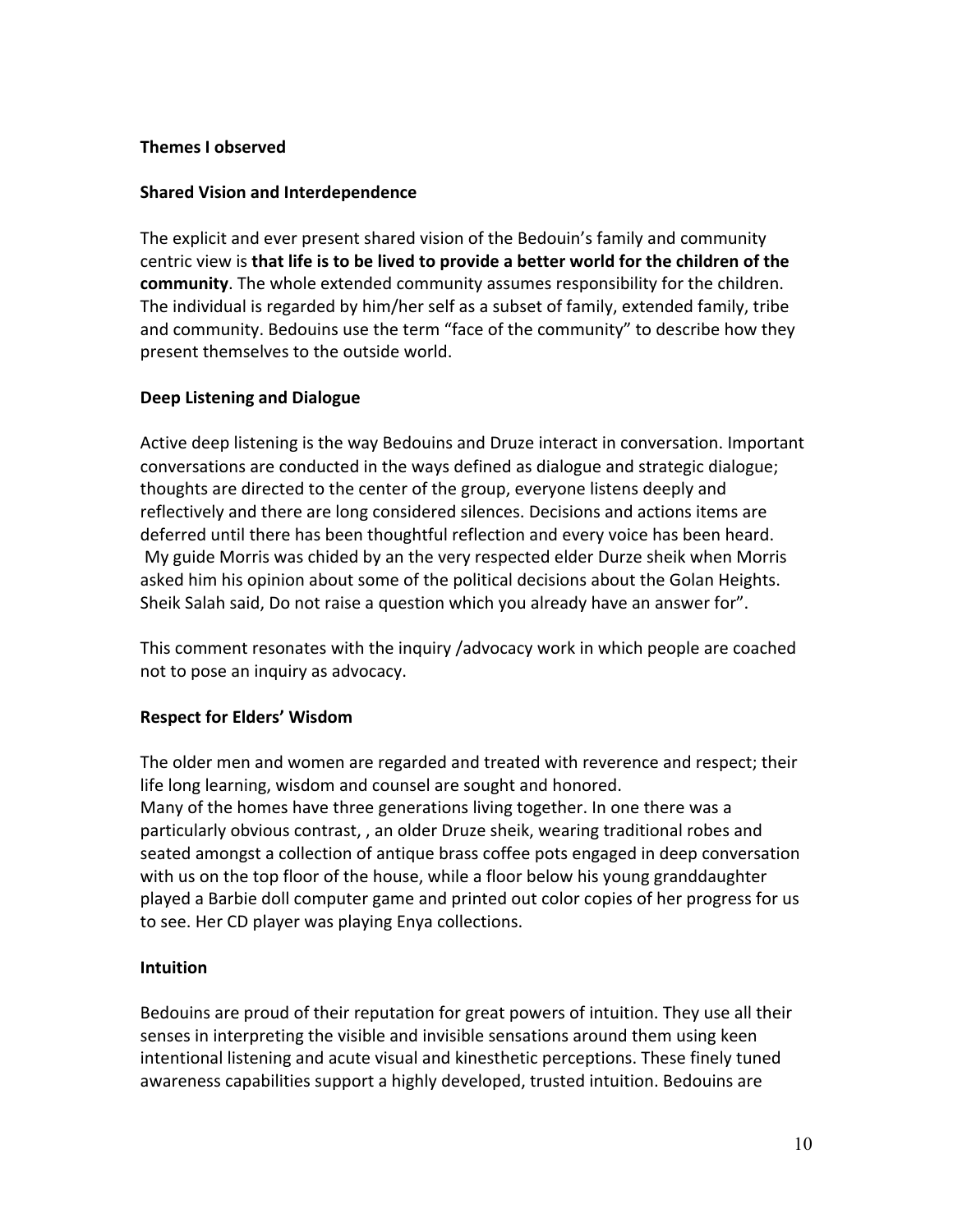frequently used as scouts within the Israeli army for their tracking skills, but also for their intuitive sense of what the enemy will do in certain situations.

In conversation with a Bedouins, the flow takes on a different rhythm. I had the feeling that my mind was being read, as unspoken thoughts were responded to, including thoughts that would *not* have been verbalized. Beja chided me, "stop thinking, you just missed seeing the beauty of the raven taking off in flight, *stop thinking* and be more *aware*." 

# **Learning – stories, histories**

Bedouins and Druze have an oral history tradition that embraces a very deep understanding of an event; the psychological background, environment, mental models, actions, and results are all used to recount a story. I would describe these stories as "Iearning histories" End Note 1. Reflection, objective analysis, and learnings for the future are disseminated in the form of often repeated and referenced stories. For one unfamiliar with the stories, it appears as a multi-dimensional map of cryptic references all interwoven to form a complex pattern of allusions.

In the Bedouin village Malame, where I stayed, the "learning historian and story teller" was Souma, the brother of the more action oriented, village chief Dyan, Dyan called Souma to our table where he spent an entire day, intently listening to my questions, and answering them with many detailed stories about life in Malame, explaining how the community made decisions and how they resolved conflicts.

# Use of rituals and symbols

Bedouin life is enveloped in a rich tapestry of symbols and rituals. In the smallest community whether in tents or in villages, the daily pattern of life is invisibly guided by these audio, visual and tactile rituals and symbols. The day begins early with the Mullah's call to prayer, live, or more frequently from worn tape cassettes played over poor quality public address systems. The visual rituals in decorations, living arrangements, clothing, even tattoos, allow space for individual expression and modernizations.

One evening Morris left to go home to be with his family. Dyan decided to take Alan the photographer and me to visit Dyan's sister and her family. They lived remotely in an isolated house on a cliff high above the Jordan valley. We stopped en route to look out over a magical vista of tiny patch work villages and farms. Dyan of course knew each village and most of the individual farms. He explained that the nationality of the farmers was obvious by the patterns of the rows of crops.

In Dyan's sister's home there was a satellite connected television set showing an absurd farcical wrestling match beamed live from Texas in the US. There were costumed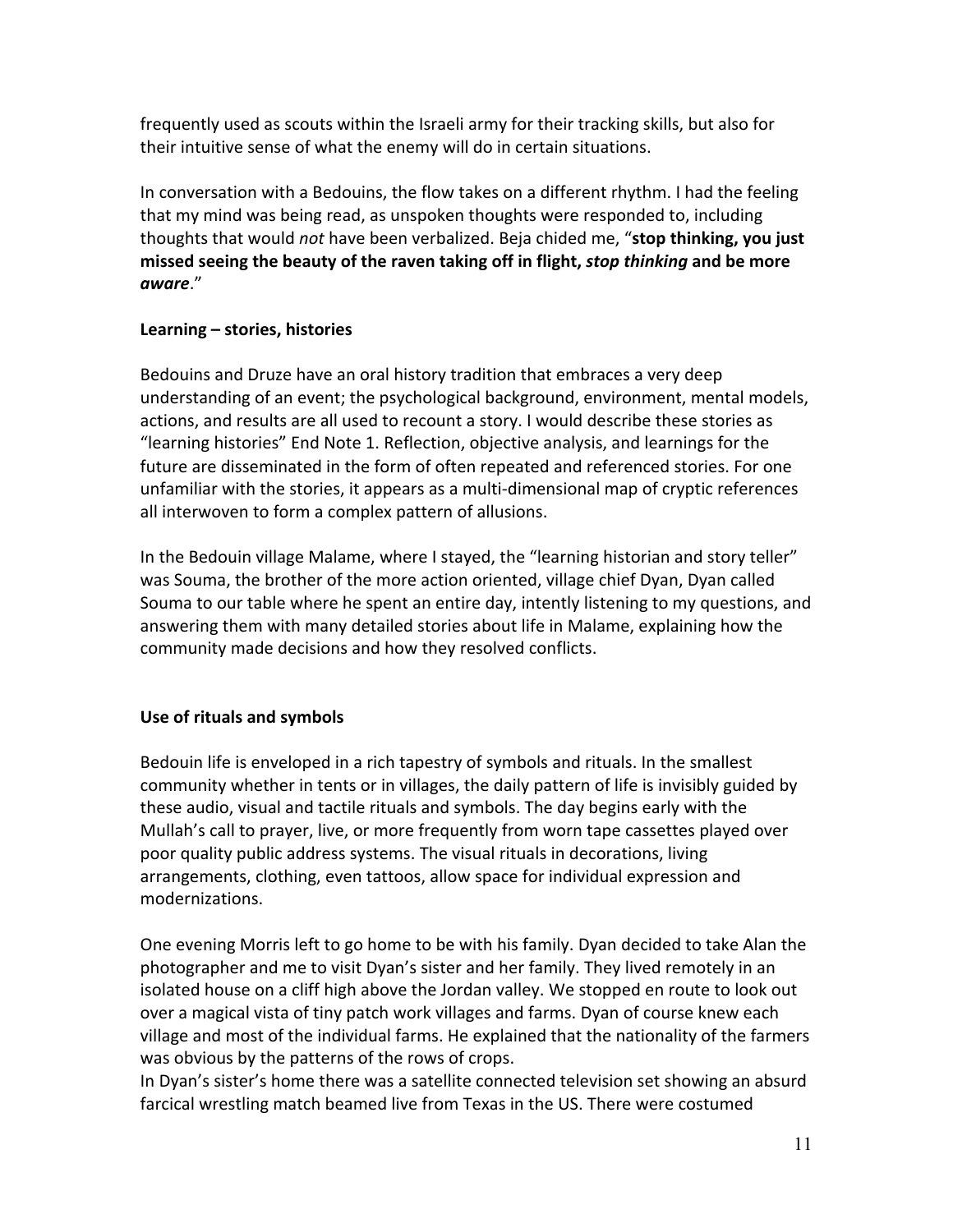wrestlers and barely clothes women running around the ring. The living room had the traditional seating pattern, men in chairs along one wall, women and children under large blankets at a right angle; everyone drank orange soda and snacked on pita bread.

### **What can we learn from the Bedouins and Druze?**

# **Shared Vision and Value**

Our identification with our organizations and with our teams could mirror the community dominant lifestyle. One often hears," I spend more time with my team than with my family." Unfortunately the transitional, transactional and opportunistic nature of many of these alliances adds elements of fragility and mistrust to the relationships. Leaders have evolved visions or igniting questions that inspire and motivate employees to work as a community, and of course there are the on line shared communities of practice.

Virtual teams which are increasingly the way organizations work in the global environment present a special challenge. A shared vision is easy to maintain behind the cover of teleconferences and webinars with conflict submerged and the attendant creative thinking effectively dampened.

Serious attention to shared visions and values, not just as a yearly obligatory exercise is learning we can model from the Bedouins. CEOs like Tony Hseih of Zappos have made their shared values a truly integral part of the organizational fabric.

# **Deep Listening and Dialogue**

The Bedouin and Druze listen deeply to each other and they use the principles of dialogue in their meetings. They meet in the ways similar to those of many native peoples - sitting in a circle, speaking to the center and listening reflectively when someone is speaking.

There is universal acknowledgement that we in organizations must improve the quality of our communications and conversations.

Major corporations, like Ford, have experimented with dialogue, removing conference tables, holding meetings with people sitting in a circle, working at deep listening and questioning without pre-conceived opinions, and have set aside dialogue rooms dedicated to conversations using the skills of dialogue that we have (re) learned from native peoples.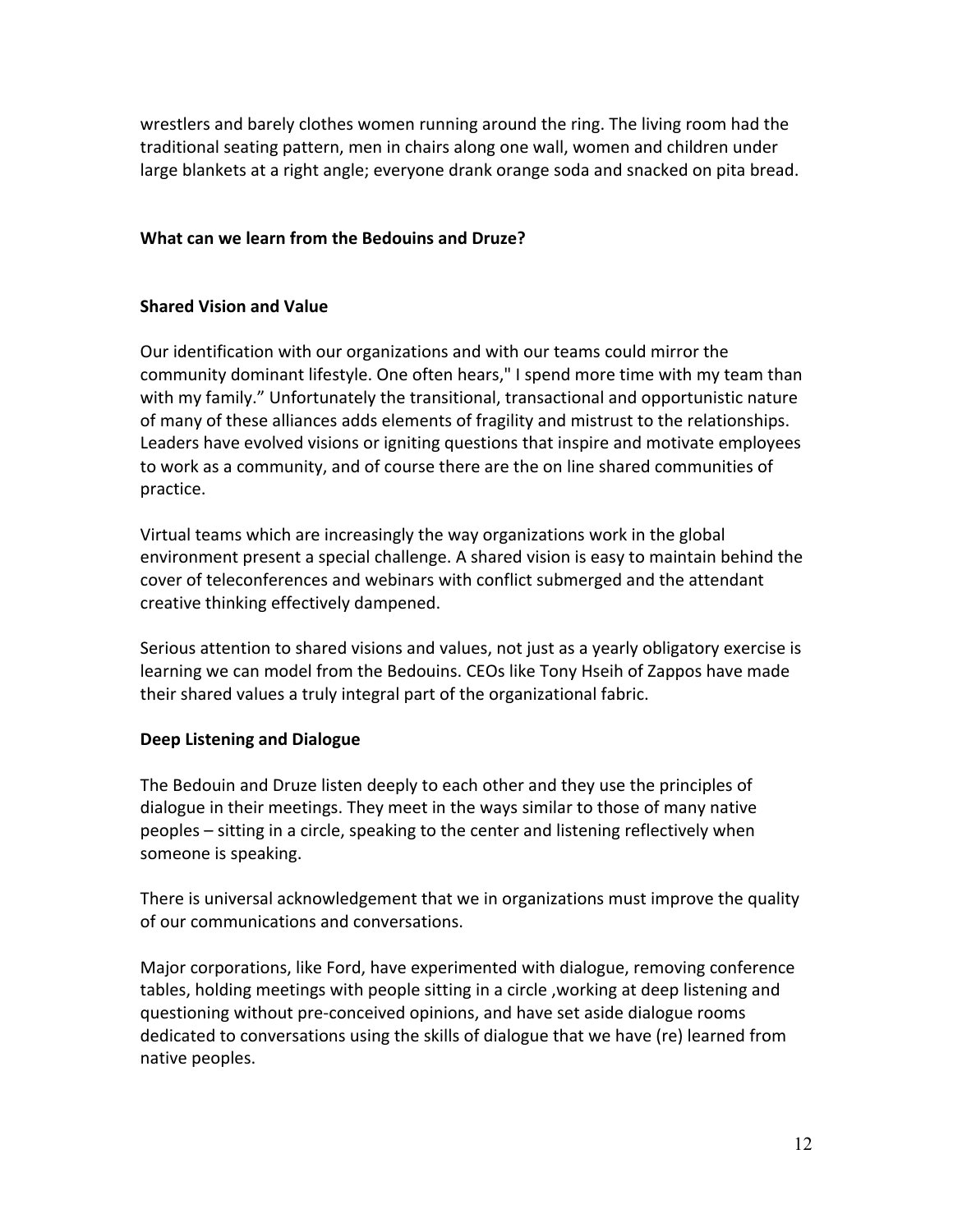There are educational efforts to improve listening skills, to suspend mental models, to balance inquiry and advocacy, and to better utilize the collective pool of wisdom in the room. Where there has been serious commitment and modeling by senior management there has been improvement, and evidence that we can learn to be in conversation with one another as people have been for centuries. We can continue to learn and profit from the experience of native peoples.

### **Respect for Elders' Wisdom**

The eldest man in a Bedouin community speaks first opening group meetings. When traditional methods of reconciliation fail, as in the double murder case, the community turns to the eldest man for advice. Elders are given the highest level of respect and honor and their wisdom is solicited.

Recently I met a man who had been a high level executive in one of France's largest enterprises his international brokering deals in the world wide press. When I asked him what he was doing now, he replied "now I am retired and I am a zero".

I have watched with pain as junior consultants refused to attend training sessions lead by senior directors, believing that the directors' experience and wisdom just didn't match up to the newest *technique d' jour*.

Artificial intelligence and Knowledge management have not delivered the promised results, and secrets of leadership, oil discovery, truffle hunting and dowsing remain in the domain of those *un* – *de* -programmable experts.

Although naïve to envision a cultural shift where retired executives are regarded as the wise men of our organizational cultures; we must create the opportunities to receive their counsel and listen to their stories and unwritten histories. Some organizations have created roles for senior advisors and are treating their positions and contributions with deserved respect. Other retired executives serve on boards of directors, where, increasingly, they engage in tactical as well as strategic decision making taking advantage of their experience and wisdom.

#### Use of rituals and symbols

The British sociologist Anthony Giddens (End note 3) writes: *Without ordered ritual and collective involvement, individuals are left without structured* ways of coping with tensions and anxieties. Communal rites provide a focus for group *solidarity at major transitions*.

We in organizations have made attempts; some belittled and ridiculed, with ordered ritual and collective involvement and symbolism in recognition of Giddens' and others'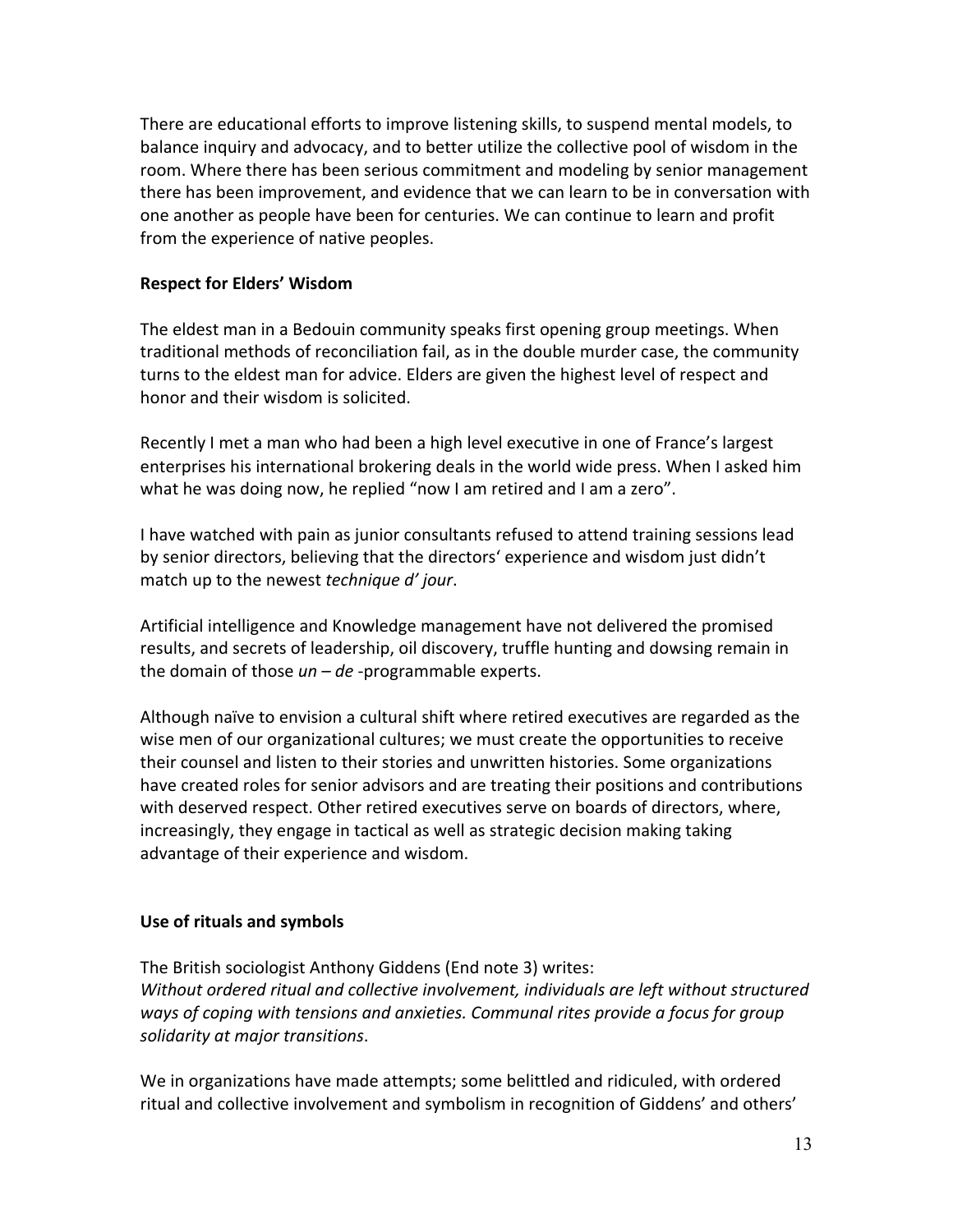counsel. What greater tensions and anxieties develop than those we impose with Change Movements? A recent merger of organizations resulted in the removal of one of the company's logos, a unicorn. For already alienated employees, the eradication of the unicorn symbolized the death of their company and culture. One executive remarked sadly, "now our unicorn is in heaven with Sir Henry", (the company's deceased founder). Symbolism when engaging, as with purposefully designed logos, can indeed provide a deeply evocative collective response reflective of an organization's shared vision. Carelessly derived slogans with accompanying tee shirts, hats and coffee mugs trivialize what can be a meaningful symbol in our corporate and increasingly less personally connected organizations.

For the Bedouins and the Druze, the ritualism of the Sulha is an in ensuring respect of a settlement. The public verbal commitment of the wise men as they physically tie knots in the white kaffia is acknowledgement of their agreement and williness to enforce their family, tribe and community compliance. The knotted kaffia is a vibrant symbol of the commitments made to ensure peace.

Meetings in a Bedouin community are always held in the chief's tent or house. Men sit on the ground or in chairs arranged in a circle, everyone always sitting in the same position. There is a traditional meal first, followed by the meeting. The oldest man present opens the meeting. This in itself a centuries old ritual, grounding the proceedings as Biddens write, with "ordered ritual and collective involvement." The collective decision making proceeds traditionally, in dialogue form. As recounted earlier, questions, like whom to support in a national election (everyone in the village votes for the same candidate) can be part of the agenda, as well as village affairs, such as what land can be used for building new homes.

#### **Interviews**

What we in organizations call assessment of an organization is in many ways an incomplete version of the interviews that Bedouin and Druze wise men carry out when they are determining the true events of a conflict. The committee (Jaha) interviews a very large number of people, the victim, the victim's family, the accused, the accused's family, and all witnesses. There is a ritual to the interviews; first a dinner then the questions. The interviewers are those chosen for their wisdom and patience and are not necessarily the leaders of the tribes. Each member of the Jaha interviews the same people. Thus each person will have been interviewed several times. The Jaha meets regularly to compare notes; so if anyone has changed his version of the events, they are aware of this. Also each person will be interviewed by only one person of his own tribe/faith, as the Jahas are composed of people of different tribes/faiths, but all having respect from the communities.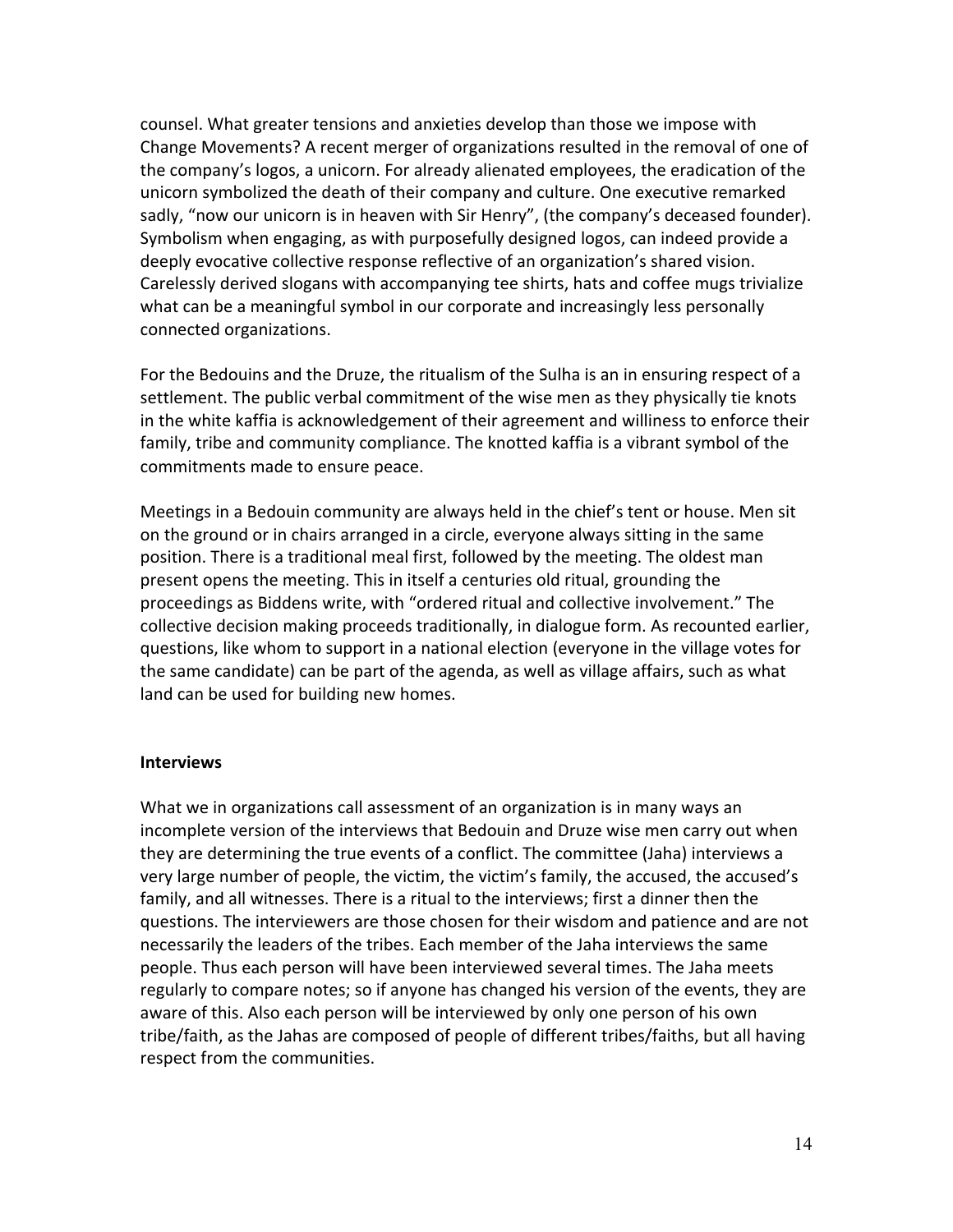When we do organizational assessments, usually each person is interviewed only once. We know that different interviewers elicit different responses from the same people; yet rarely do we allocate enough resources and time to evolve this more complete picture.

## **Change Management**

The symbolism and commitment involved in a traditional carefully scripted reconciliation; offers opportunities to learn from for differing observations and opinions. Everyone leaves the Sulha ritual feeling that their view has been considered and listened to with great attention by people whom they respect, their reputation and that of their family, tribe, and village has been honored. And, they have made the collective commitment to respect the agreement.

Change management, whether organizational, (mergers and acquisitions) process, or technology all offer the opportunity for the expression of honoring, valuing and respecting the past state in congruence with the movement to future state. We need to honor the real and symbolic unicorns of our organizations before we can move forward with a committed workforce.

## **Commitment to implementation**

After the needs analysis and program design, implementation of change is a fundamental problem with change management programs in organizations. One client organization is now, ten years after the consultants left, becoming serious about the implementation of a project that consumed millions of euros in consultants' fees and uncounted hours of the organization's time over the two year planning period.

Enterprise integration, process re-definition, empowerment, the list of un implemented projects and shelved, ignored, costly consultants' reports is legendary. After listening to the story of the Sulha, one consultant suggested only half in jest that perhaps if we asked all the high level managers to tie a knot in the company's corporate flag maybe we would insure commitment to project implementation.

Honoring present state and using the everyday aspects of Bedouin and Druze existence: dialogue, respect for elders' wisdom, deep listening, leaders modeling commitment, the rituals involved in of decision making and reconciliation all could aid in ensuring successful implementation of change programs.

When I explained the problems organizations have with implementing programs one of the village wise men, said," I don't understand, once the wise men have agreed, then *everyone should do what they tell them to***".**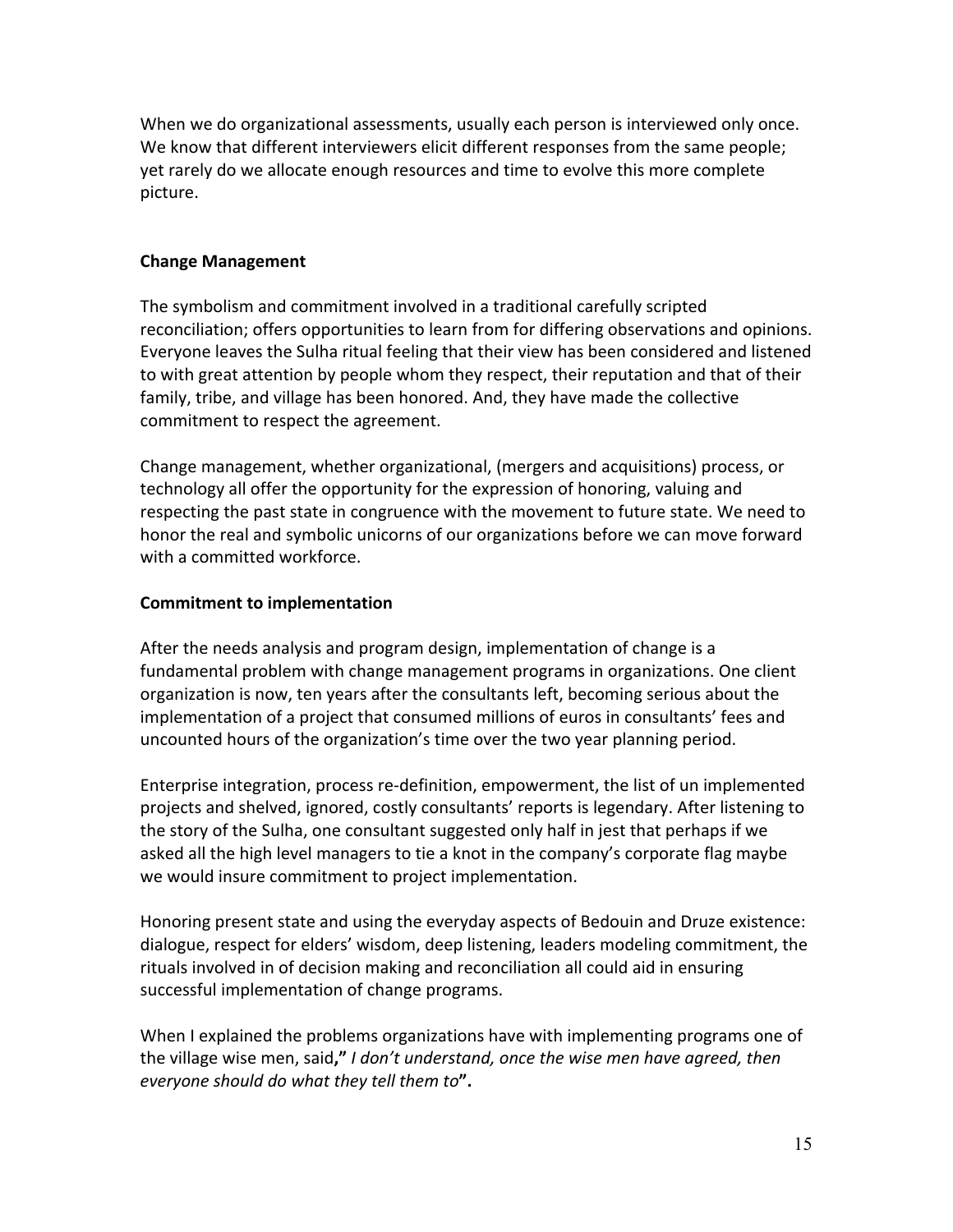# **Values**

Many of the Bedouin and Druze governing principles are reflective of what we describe as *feminine values*. Management gurus write of the needs for collaboration, interdependence, deep listening skills, intuition, and systemic approaches to decisionmaking in the services oriented economies.

When queried about how feminine values could influence the solutions to the problems with the Paris banlieues and alienated youth; sociologist and author, Mike Burke responded, "male oriented values approaches of legislation will not solve the problems, but a feminine values oriented approach of reconciliation, recognition and interdependence would". (End note 4).

#### **Concerns**

- Our mental models are keeping us from learning from the traditions of the Arab culture. Current images of terrorists, mass murderers, suicide bombers, rampaging alienated, youths burning cars are in the forefront of our Arab images today. Why do we in the West by pass the opportunities to learn from the wise men and women of the Middle East? Yet, we travel to the Far East to learn from the wise men there.
- Elder statesmen of the Bedouin and Druze communities are dying, and with them the stories and wisdom of their generation and of those before. Two of the sheiks, one Bedouin and one Druze have died since I had conversations with them. Theirs is a culture of oral tradition and history; with a frightening paucity of documentation their sons generally do not have the patience and reflective natures of their fathers. Their grandsons appear to have little interest in their culture and traditional ways. There is the very real danger that we will lose centuries worth of learning and wisdom; wisdom and learning that we can apply to our work within organizations.
- It is my concern that the rush to Western culture among the native peoples of the Middle East is accelerating the loss of tradition within the communities. I fear that the Bedouins and to a less extent, the Druze, do not at all realize the value of their traditions and the necessity to preserve them.
- One cannot ignore the political realities of life in the north of Israel. Bedouins who once freely herded their goats in the area find their traditional routes cut by barbed wire; farmers whose olive trees are now beyond reach – over a political border that has no reality in their lives. Bombs from Hezbollah rain down on small villages and farms. Army service, albeit voluntary, alters the mental landscape of the Bedouin and Druze.